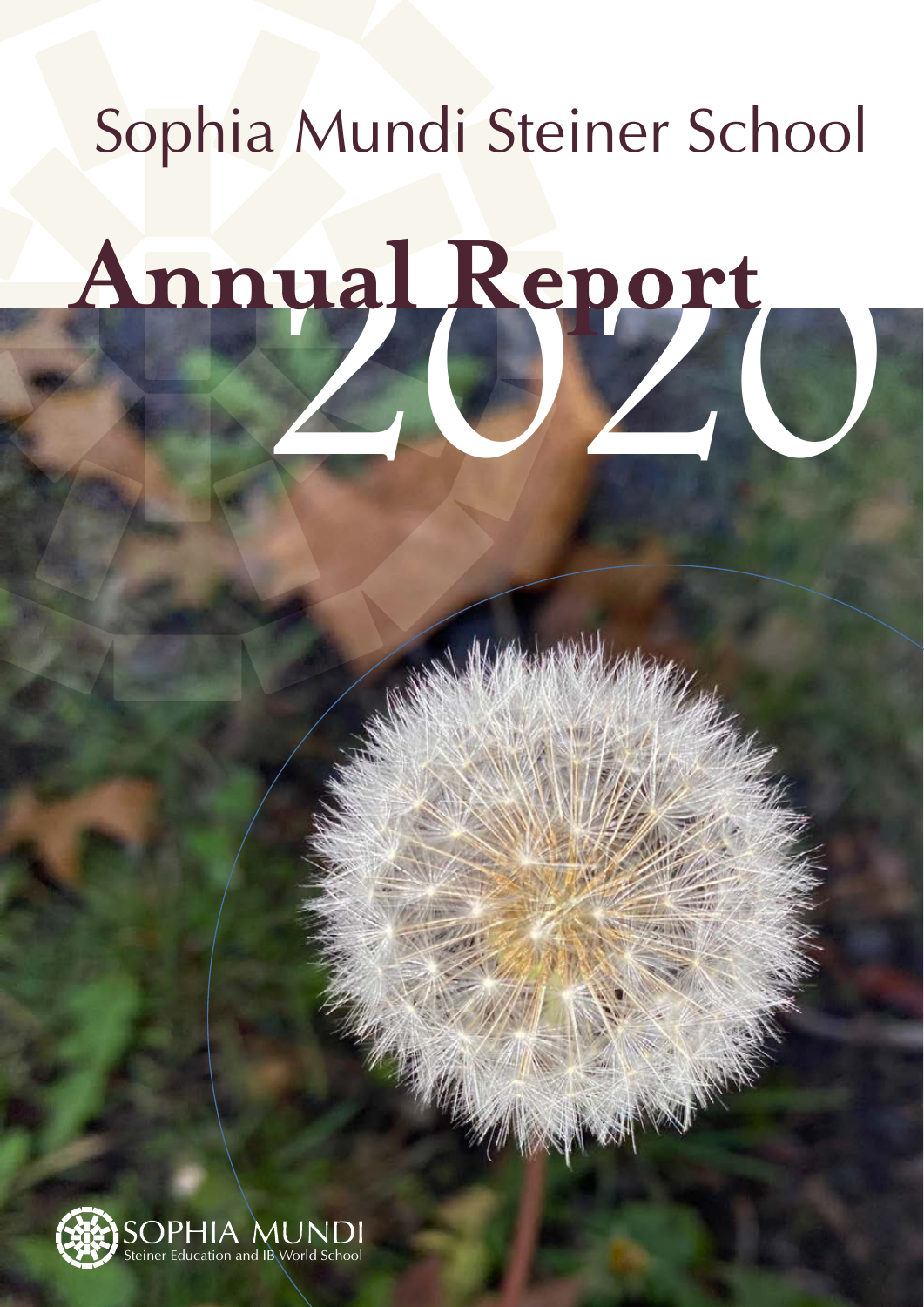#### **Sophia Mundi Board of Directors' Report**



*"This art of education is concerned with the possibilities latent in the whole being of a human being and reckons, at the same time, with the tendencies of modern life." ~ Rudolf Steiner*

What an extraordinary year it has been! I would like to take this opportunity on behalf of the Board to acknowledge and thank the Principal, Management team, teaching and support staff for their amazing commitment, resourcefulness, and willingness to adapt to an extraordinary situation in 2020, and rise to the occasion, in order to continue to provide a high-quality Steiner educational experience for students.

We have all been impacted in a multitude of ways, with disruptions to work life, home life, economic life, social life etc. and I would like to thank the parent community for your ongoing support, adaptability and presence throughout the year. Juggling the stresses and uncertainties of a rapidly changing situation, while at the same time having children learning from home, has provided new challenges (and opportunities) for many families.

Through great challenges and difficult experiences, there comes great gifts, and one of the many gifts over the last year has been the school and the Board coming together as a much more united and collaborative team. We've become more resilient

and resourceful in the process of tackling the challenges at hand, continuously learning, growing and innovating in order to fulfil the core purpose of providing an extraordinary education which develops the whole human being head, heart and hands.

Sophia Mundi is governed by a Board of Directors who are responsible for overseeing all aspects of the school and ensuring compliance with legal obligations, sound financial Management and ensuring a strategic approach to the school's future that aligns with the school's greater vision and core purpose.

Over the past year, the school and the Board looked at various ways that families and students could best be supported. The allowance for bursaries was increased in order to support more families in need, and some fees were returned. A bursary fund was also established whereby families that were able to, could contribute funds that would support an even further increase in bursaries for more families. As with the previous year, we supported the decision for no increase in tuition fees. Sophia Mundi tuition fees have remained the same across 2018, 2019, 2020

and 2021, a rare achievement in independent schooling, and something which also helps the school achieve one of its aims of greater school affordability.

Expenditure was also reduced, and investments were made in key areas such as IT and outdoor education resources, with staff pay increases also being honoured. The school also received additional government funding support. The net result was improving key areas and supporting staff and families, while at the same time delivering an operating surplus for the year. 2020 was also the third consecutive year for the school being debtfree. Balancing the need for positive financial outcomes with the commitment to supporting staff, families and providing an affordable and high-quality innercity Steiner schooling remained a key focus.

A key aspect of ensuring ongoing sustainability is the commitment of parents paying school fees in full, and on time. Thank you to all our school parents for your ongoing commitment to the school throughout the year. This has also helped enable greater flexibility in providing support to those families that may have needed fee relief.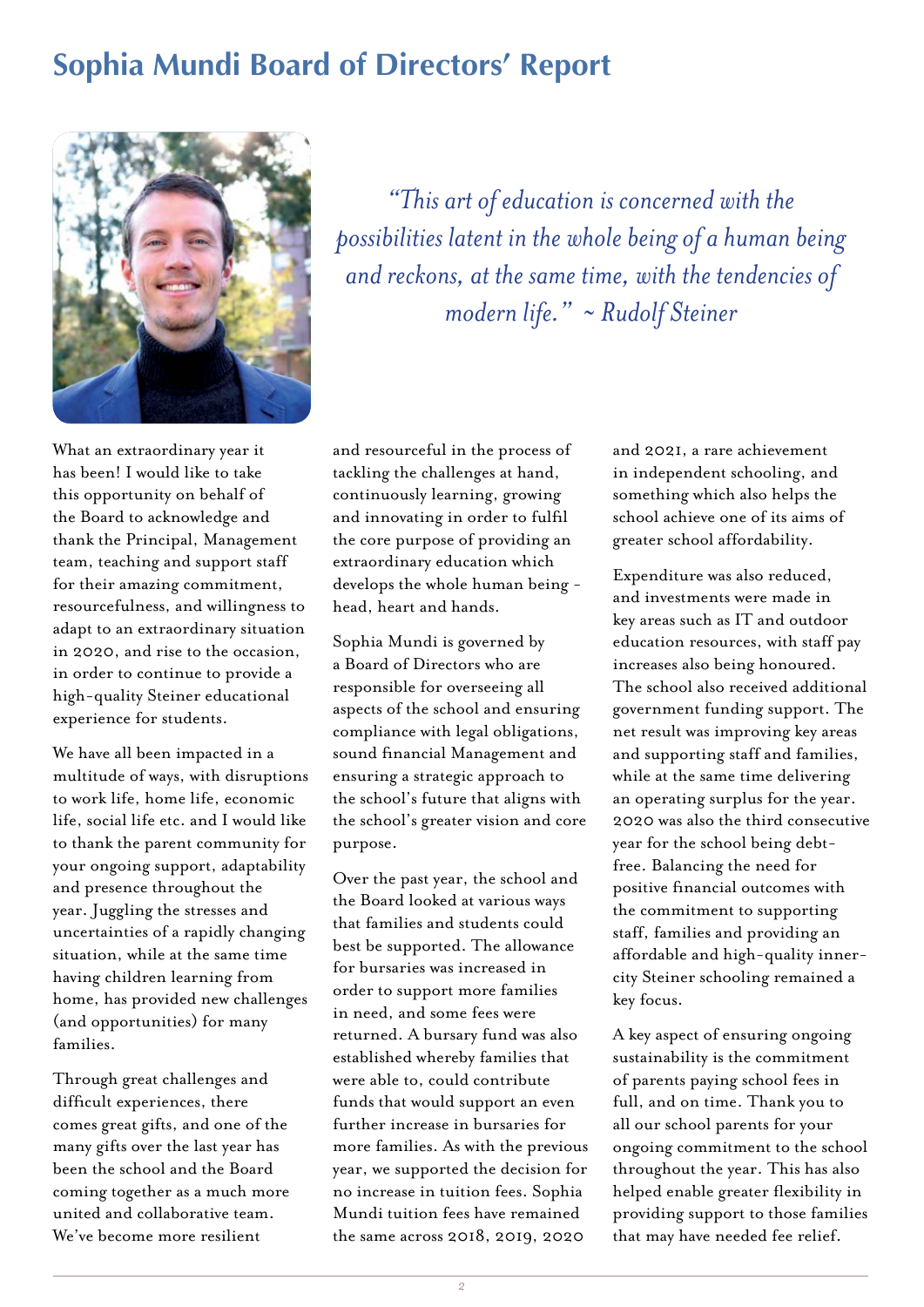Each year, the Board conducts a community survey in order to gain insights and get feedback from the community into how the school is going on a variety of different fronts. This helps inform what areas are going well, and what areas need greater focus and attention. Feedback is such an important and welcomed part of informing efforts for continuous growth and improvement in order to better serve the needs of the community. Thank you to all for taking the time to participate in these surveys, your voice matters!

At the beginning of 2020, the Board, Management, College and other school leaders came together for a second workshop/ retreat facilitated by Julia Wolfson. As a continuation of the previous workshop that explored our biography and history, this workshop became a deeper exploration into who we are now as a school, and where we want to go in the future. Shortly thereafter, 2020 took an unexpected turn, but the seeds were planted and explored further throughout the year, and in 2021 we are now actively utlising this work to help inform and develop a new strategic plan and vision that will be a guiding force over the next 5 years.

Sophia Mundi is made up of an amazingly committed group of people who are passionate about Steiner education and committed to the growth and wellbeing of students. The school has had a rich and varied journey going through many different phases in its growth, and we are now looking forward to the future as new possibilities and opportunities open up.

Supporting the community, having incredible teaching and learning, developing a healthy culture, creating the ideal school and learning environment and having strong governance and leadership are all important aspects to our strategic direction. At the heart is the student and ensuring that all our work is constantly supporting the fulfillment of our core purpose and enabling the students to flourish.

This strategic planning work will also enable us to look at and revitalise the branding and identity for the school across all areas, to reflect who we are now and help take us into a new era.

I would like to take this opportunity to acknowledge and thank the outgoing Chair of the Board, Kerry Laughton, for her extraordinary dedication, commitment and amazing leadership over the last few years. She has been instrumental in fostering a cohesive Board environment and developing a strong foundation of governance that will be felt into the future. I'd also like to thank outgoing directors Annette Batchelor, Serina Mukerjee and Jennifer West for all their work. Annette brought depth of insight and experience to the role and was instrumental in refining communications and developing more effective policy and reporting practices. Serina stepped up to the position of Finance Committee Chair and helped bring clarity and insights into the critical area of finances whilst building healthy relationships and communication channels between the Board and Management. Jennifer has

served Sophia Mundi in different capacities over many years, and her invaluable wisdom and insight was a great source of inspiration and guidance for the Board and school leadership.

Our current Board constellation is made up of myself, Michael Arcella, Damien Hicks, Cheryl Nekvapil and Carol Liknaitzky, with more members joining soon. We are blessed to have an incredible variety of skills, wisdom and experience on the Board, and the contributions, energy and work commitments of each director is greatly appreciated.

The future holds many possibilities and opportunities for the school. In a rapidly changing world, an education that fosters the whole human being and develops creativity, initiative and resourcefulness is more relevant than ever.

It's been an honour and a privilege to have been a part of the journey.

#### *Matthew Hardie*

Chair, on behalf of the Board of Directors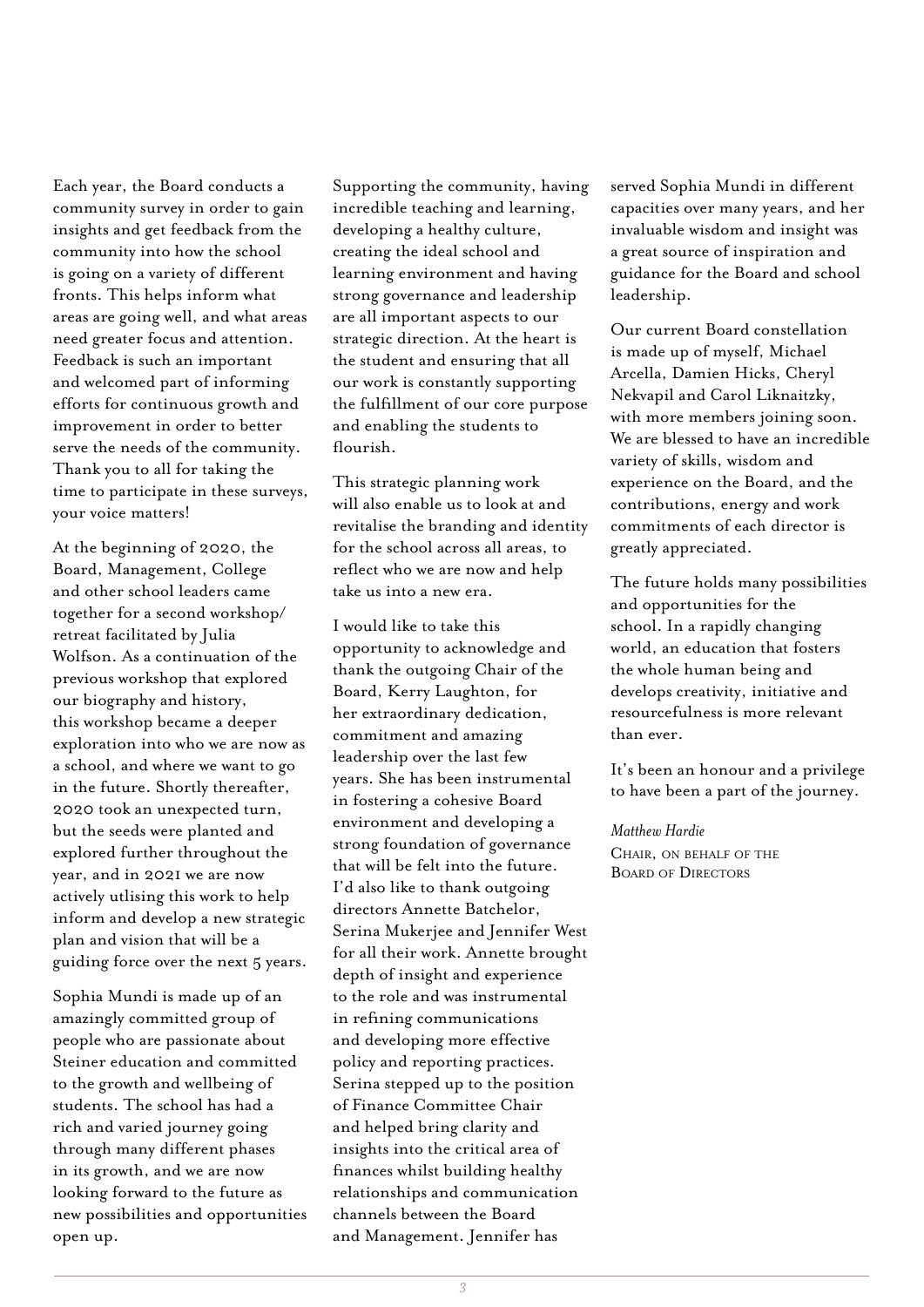#### **Graduating Class of 2020**



The students of our graduating class 2020 are to be congratulated on their success in the International Baccalaureate Diploma Programme (IBDP). The class of 2020 is the eighth cohort to graduate from Sophia Mundi under the Diploma Programme pathway. We were thrilled to be able to continue to offer a wide range of subjects. The class of 2020 consisted of six students, five of whom attempted to complete the IB Diploma in November 2020. A seventh individual, a member of the class of 2019, also registered for re-take examinations in three subjects (Math Studies SL, History HL and ESS SL), but did not attend Sophia Mundi in 2020. Their results are not included in the statistics for the subjects they re-sat in 2020.

Of the six enrolled students, 50% of them (3 students) entered the school in Year 10 or 11, and 50 % had attended Sophia Mundi since primary school. 22% of the class were retained from the Year 9 2017 cohort, these students made up 33% of the graduating class.

The two-year IB Diploma Programme curriculum encompasses the study of six subjects together with the core components of CAS (Creativity, Action and Service), TOK (a Theory of Knowledge course) and EE (a 4000-word academic research based Extended Essay). The aim of the challenging and rigorous Diploma Programme is to develop internationally minded people who strive to display the IB Learner Profile outcomes of being inquirers, knowledgeable, thinkers, communicators, principled, open-minded, caring, risk-takers, balanced and reflective individuals.

Of the 5 students who attempted, 3 earned their Diplomas, making the pass rate 60%. Those who were not able to achieve the full Diploma did earn certificates in the subjects they achieved a mark of 3 or more in. The highest score earned in the 2020 session was 34 (ATAR 91.5) and the lowest 31(ATAR 86.4). The average total score of those who completed the Diploma was 33.

The ATAR mean was 89.8 for all students that received the Diploma.

The average subject grade achieved by these 3 students was 5.06 (out of 7.00). Five of the six members of the cohort have been accepted into a tertiary institution with one candidate choosing not to apply for tertiary admission in Australia. The three students who

earned their Diploma were each accepted into their top choice University. They will commence degrees in Engineering (RMIT), Medicine (University of Notre Dame) and Science (Melbourne University). Other offers include Monash University (Biomedical Science) and Deakin University (Health Sciences). One candidate has chosen to re-take Biology and attempt to earn their Diploma. One student will have a Gap year and another will be working.

This year, 80% of the cohort earned additional points from the Core subjects Theory of Knowledge (TovK) and Extended Essay (EE).

We are excited to see how each student decides to use their unique talents and achievements to benefit the local and global communities in the years to come.

*Marcela Nievas*  IB Teachr & Assistant to the Head of Senior School

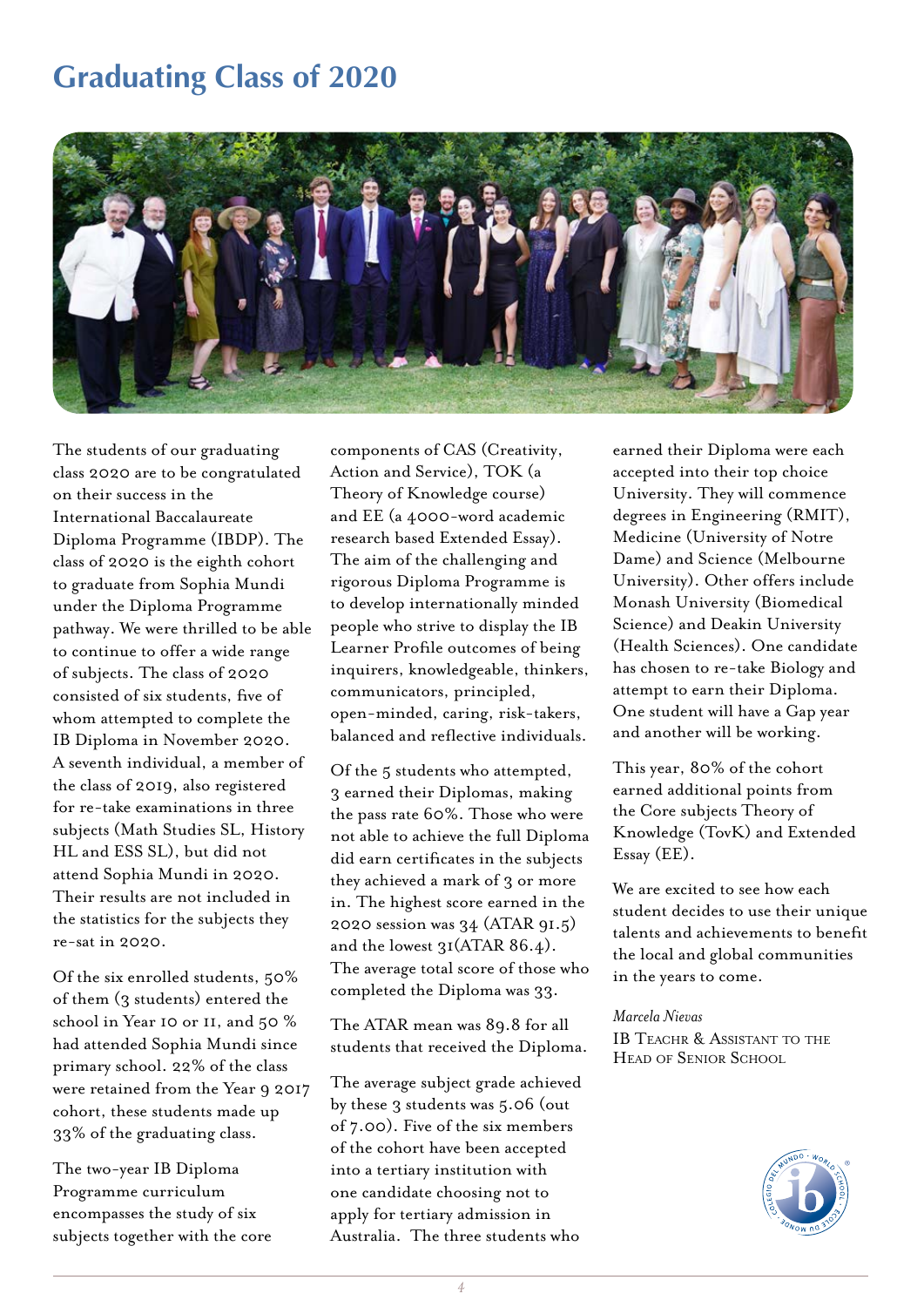#### **Principal's Report**



#### **Learning during lockdown and beyond**

What an opportunity 2020 was for Sophia Mundi to reimagine our values and educational philosophy in a new way. The task before us was indeed enormous – how do we deliver our Steiner Curriculum through an online platform? An education that fosters the whole human being and develops creativity, initiative and resourcefulness was more important than ever before.

We needed to find ways to communicate through technology that enabled us to interact in authentic and meaningful ways. To this end, we challenged ourselves to use the Office 365 Teams platform from Prep to Year 12 in ways that were developmentally appropriate for each year level. Who would have thought?

Whilst continuing to deliver the curriculum via remote learning was important, so too was the social and emotional wellbeing of our students. We were mindful of the intrinsic coldness of a medium that can potentially intensify the feelings of isolation that some students might already be having. For some, the sudden change was quite a shock. Physical distancing

*The beautiful land on which our School lives has a history stretching back to the beginning of the Dreaming. We are privileged to have the use and care for it now. I would like to acknowledge that our School is on the lands of the Wurundjeri people of the Kulin Nation, and pay my respects to elders both past and present. We are grateful for the legacies imbedded in the land. I acknowledge the contributions of Aboriginal Australians and non-Aboriginal Australians to the education of all people on this land and in this part of country.*

was already literally and figuratively setting us apart. There was also the growing fear and anxiety about the pandemic that the students were beginning to express. From the start, a goal in our online classes was to ensure that every student in the group would feel a sense of connectedness. This was achieved through appropriate collaborative activities and as always in our curriculum, an emphasis on learning through creative experiences.

Whilst the day-to-day logistics of remote learning were a daily challenge for all, the crisis also brought into sharp relief the bigger question of learning for the 'real world'. Throughout my time as a Teacher and Principal in a Steiner school, a recurring question parents ask is "does the emphasis on creative play, development of imagination and creative arts prepare children for the realworld?". These questions are now more important than ever and the answer for me is clear – yes!

With these challenges, the world is asking for new qualities: a blend of professional rigour with creativity, imagination, critical thinking that embraces complexity, emotional intelligence and a compassionate

sense of what it is to be human in this increasingly digital age. The future is asking for young people with the capacity and confidence and creative vision to meet the challenges that arise. For children heading towards this future, to possess these skills enables flexibility in options and the ability to contribute in a meaningful way to society.

I can confidently say to parents that Steiner education is very conscious in its approach to developing young people to be world ready. Our focus is on the development of the child towards freedom, supporting moral growth and social consciousness. The seeds for this are planted in the primary years to bear fruit later. The Steiner educational approach is becoming increasingly distinct from an education system which presupposes that an end can always be predetermined, and where improved test results become both the means and the ends of schooling.

I am so proud to be a member of Sophia Mundi. My sincere gratitude to the Sophia Mundi community who make our Steiner Education a reality.

*Fiona Cock,*  **PRINCIPAL**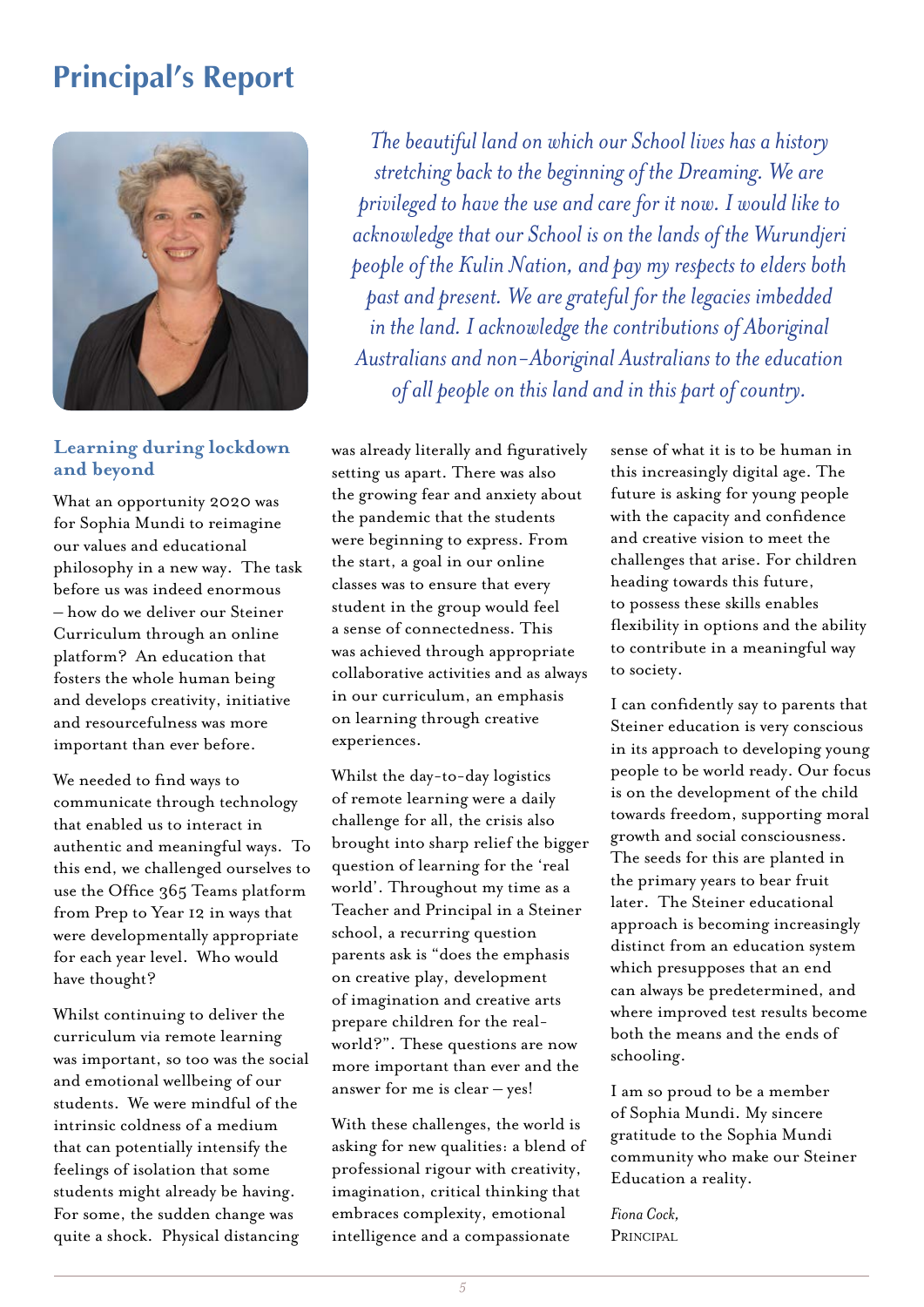# **Teaching and Learning - FLARE Program 2021**

The Focused Learning and Rotational Exercises (FLARE) programme has been through a number of modifications over the past 12 months, since the last report. This includes:

- Working with classes  $2 8$  in the Rotational Exercises (previously included year 9)
- Separating the Rotational Exercise groups into 2 cohorts: the first classes  $2 - 5$ , the second students from classes  $6 - 8$ , maintaining vertical groupings within the smaller groups.
- Changing programme time from 10:15am to 8:45am
- Reducing the time from 30mins to 25mins
- Ringing the bell at the end of 20 minutes to ensure groups finish

# **Teaching Staff Qualifications**

| Qualification                        | <b>Total</b>   |
|--------------------------------------|----------------|
| PHD                                  | 2              |
| Master of Education                  | 6              |
| Masters (Other)                      | 8              |
| Eurythmy Qualifications              | T              |
| <b>Steiner Education</b>             | <b>16</b>      |
| Qualification                        |                |
| <b>IB</b> Certificates               | 29             |
| Graduate Diploma of                  | <b>16</b>      |
| Education Teaching & Learning        |                |
| Diploma of Education                 | Н              |
| <b>Bachelor of Applied Science</b>   | T              |
| Bachelor of Arts                     | 17             |
| <b>Bachelor of Education</b>         | 4              |
| <b>Bachelor of History</b>           | T              |
| Bachelor of Law                      | T              |
| <b>Bachelor</b> of Letters           | T              |
| Bachelor of Music                    | 4              |
| <b>Bachelor of Outdoor Education</b> | $\overline{2}$ |
| Bachelor of Science                  | 3              |
| <b>Bachelor of Teaching</b>          | 3              |
| Bachelor of Visual Art/Fine<br>Arts  | 2              |
| <b>Bothmer Gymnastics</b>            | T              |
| Advanced Diploma (Applied Physics)   | 1              |
| Certificates (Other)                 | 8              |
|                                      |                |

in a timely manner and allowing students to be present for Main Lesson punctually

Feedback has been that:

- The earlier time allows for smoother running of the day
- Smaller groups, drawing from fewer classes, is more manageable
- Assistance with timing is having a positive effect on Main Lesson punctuality

Despite the repeated interruptions to on-site schooling due to lockdowns, the FLARE programme has continued to run in a modified format.

Whilst it has not been feasible to operate the Rotational Exercise programme, the Focussed Learning groups and individual support

sessions have continued. Reports from teachers facilitating the Focussed Learning groups indicate that their success has continued in the online format. The successful transference of the Focussed Learning groups to the online platform can be attributed both to the extraordinary commitment, skill and flexibility of our teachers and the degree to which the FLARE programme has become a deeply embedded rhythm of the week at Sophia Mundi.

We look forward to continuing to develop the FLARE programme in response to the changing needs of our students.

#### *Madonna Holmes,*

Education Enrichment Teacher & Welfare Support



Attendance figures for 2020 are higher than reported in previous years. This is due the extended COVID-19 lockdown, with students attending classes from home via online learning and attendance being counted differently.

### **Staff Attendance**

There was an attendance rate of 96% for both General and Teaching Staff during 2020.

# **Staff Retention**

| All Teachers | 87.5% |
|--------------|-------|
| Primary      | 87.5% |
| Secondary    | 87.5% |

#### **Term 1-3 2020 Student Attendance**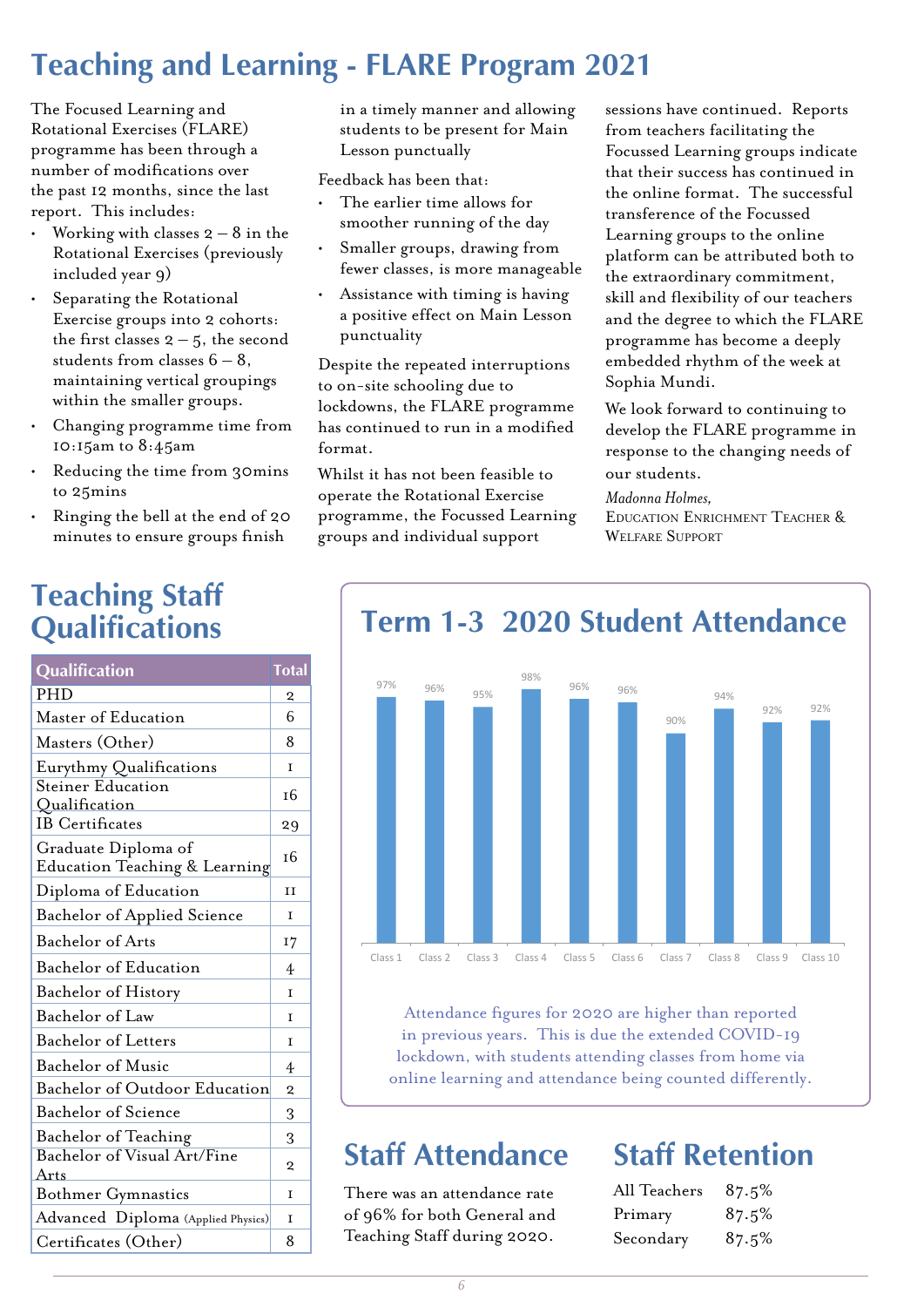# **Financial Report 2020**

2020 was an unprecedented year. COVID-19 caused the closure of the school for the majority of the teaching year. Staff were required to work from home and teach students remotely.

The school was able to qualify for revenue of \$1,242K from JobKeeper and the Cash Flow Boost which enabled the continued employment of staff and the successful education of students.

Revenue also rose due to an increase of \$374K in government recurrent grant funding and subsidies. Increases were mainly due to the Federal Government's changed methodology of calculating the grants.

The increases in government grants are significant. If we leave out the effect of JobKeeper, the 2020 income split would be 38% grants, 58% student fees and 4% trading. This compares to  $31\%$ ,  $64\%$  and  $5\%$ respectively for 2019.

Trading activities and fundraising revenues were greatly reduced due to COVID-19.

Bursaries totalling more than \$400K were provided to families to help them to afford to stay at the school. Fee credits were given to families to assist where educational services were unable to be provided.

The school incurred additional costs resulting from COVID. These were IT and communication costs required for remote learning, as well as increased hygiene and building cleaning costs. Overall costs increased by \$148K in 2020.

The payment of JobKeeper top ups also added to increased costs.

A total surplus of \$1,320K, or 22% of income, was achieved in 2020 compared to the surplus of \$115K, or 2% of income, in 2019.

Another significant financial change is the adoption of AASB 16. Leases were reported as rent expenses in prior years. In 2020 the leases are reported as Right of Use Assets and amortised accordingly. The leases are now regarded as Fixed Assets along with Leasehold Improvements. The value of Fixed Assets increased by \$1,006K in 2020 as a result of the change.

*John Mulhall*  Acting Business Manager

#### **INCOME SOURCES EXPRESSED AS PERCENTAGES**



**EXPENSE CATEGORIES - AS PERCENTAGES**

Expense Categories 2020



#### **PROFESSIONAL DEVELOPMENT DISTRIBUTION**

Staff Professional Development in 2020 amounted to \$15,396 and had the following percentage distribution: